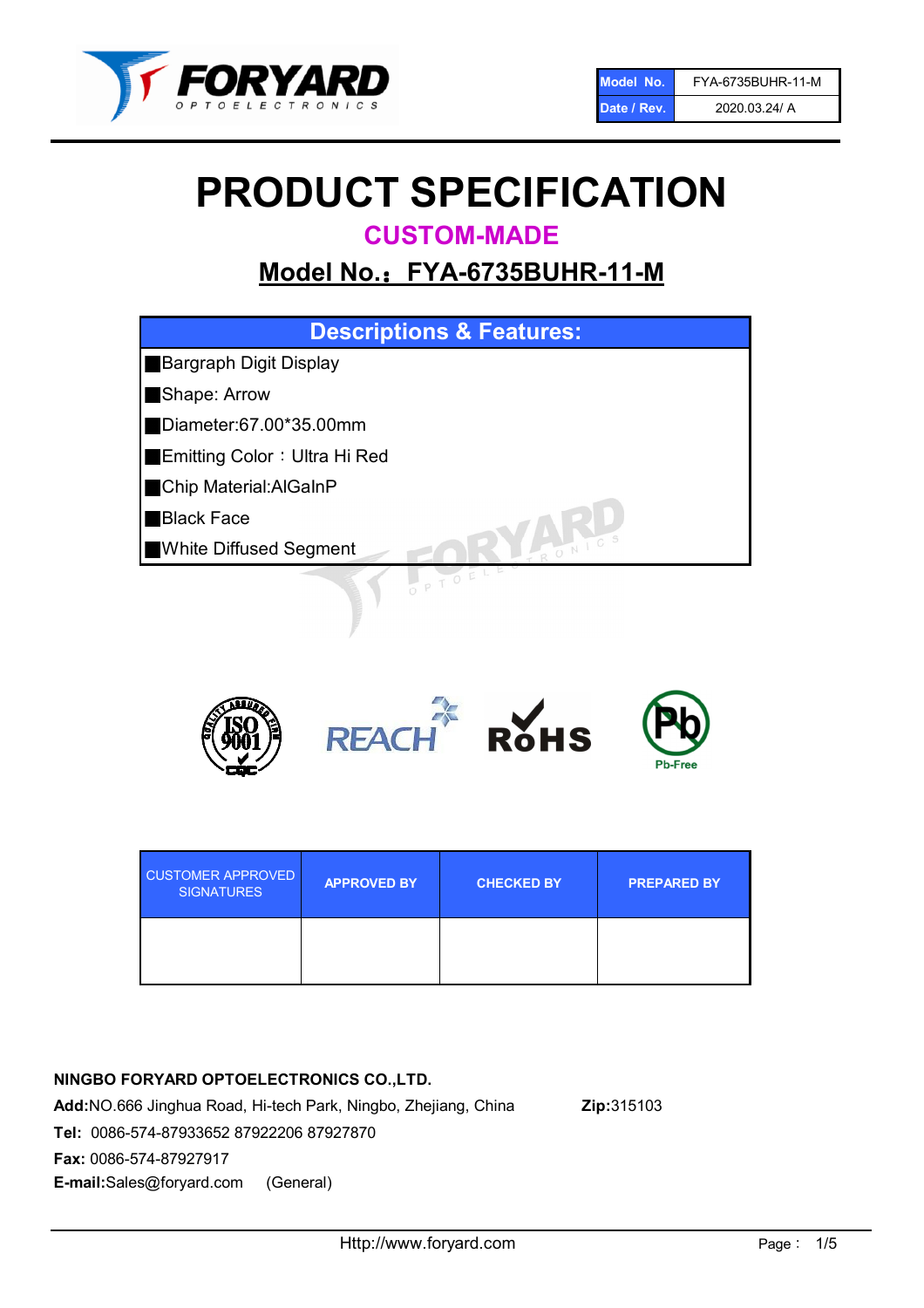

| Model No.   | FYA-6735BUHR-11-M |
|-------------|-------------------|
| Date / Rev. | 2020.03.24/ A     |

#### Model No.: FYA-6735BUHR-11-M

#### ■ Features -

- 1. Case mold type.
- 2. RoHS compliant.
- 3. Low current operation
- 4. Low power consumption.
- 5. Easy mounting on P.C. board or socket.

#### ■ Mechanical Dimensions



Notes:

- 1. All pins are Φ0.50[.020]mm
- 2. Dimension in millimeter [inch], tolerance is ±0.25 [.010] and angle is ±1° unless otherwise noted.
- 3. Bending≤Length\*1%.
- 4.The specifications,characteristics and technical data described in the datasheet are subject to change without prior notice.
- 5.The drawing is different from the actual one, please refer to the sample.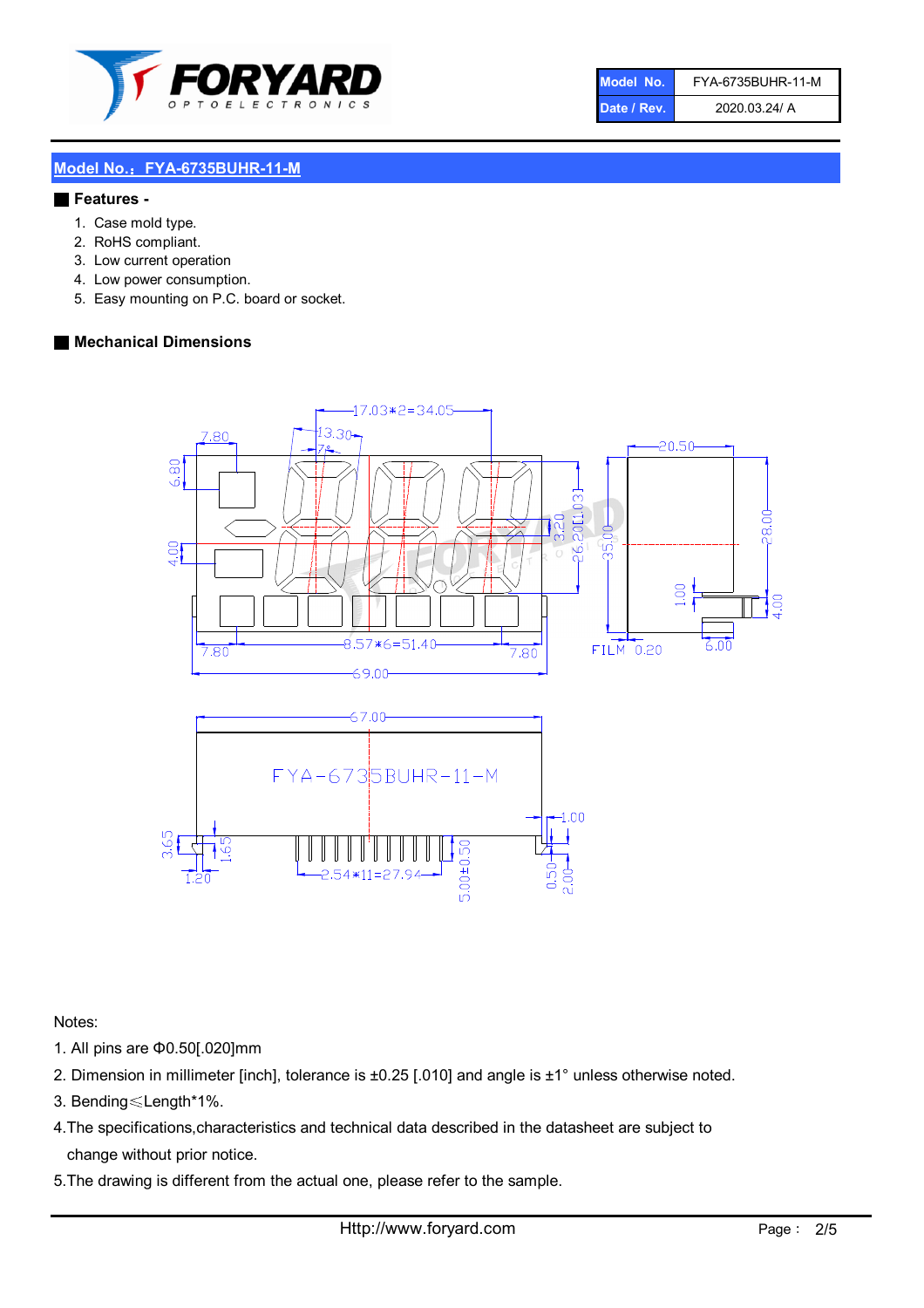

| Model No.   | FYA-6735BUHR-11-M |
|-------------|-------------------|
| Date / Rev. | 2020.03.24/ A     |

### Model No.: FYA-6735BUHR-11-M

# ■ All Light On Segments Feature & Pin Position ■ With Film





T FORYA

■ Internal Circuit Diagrams

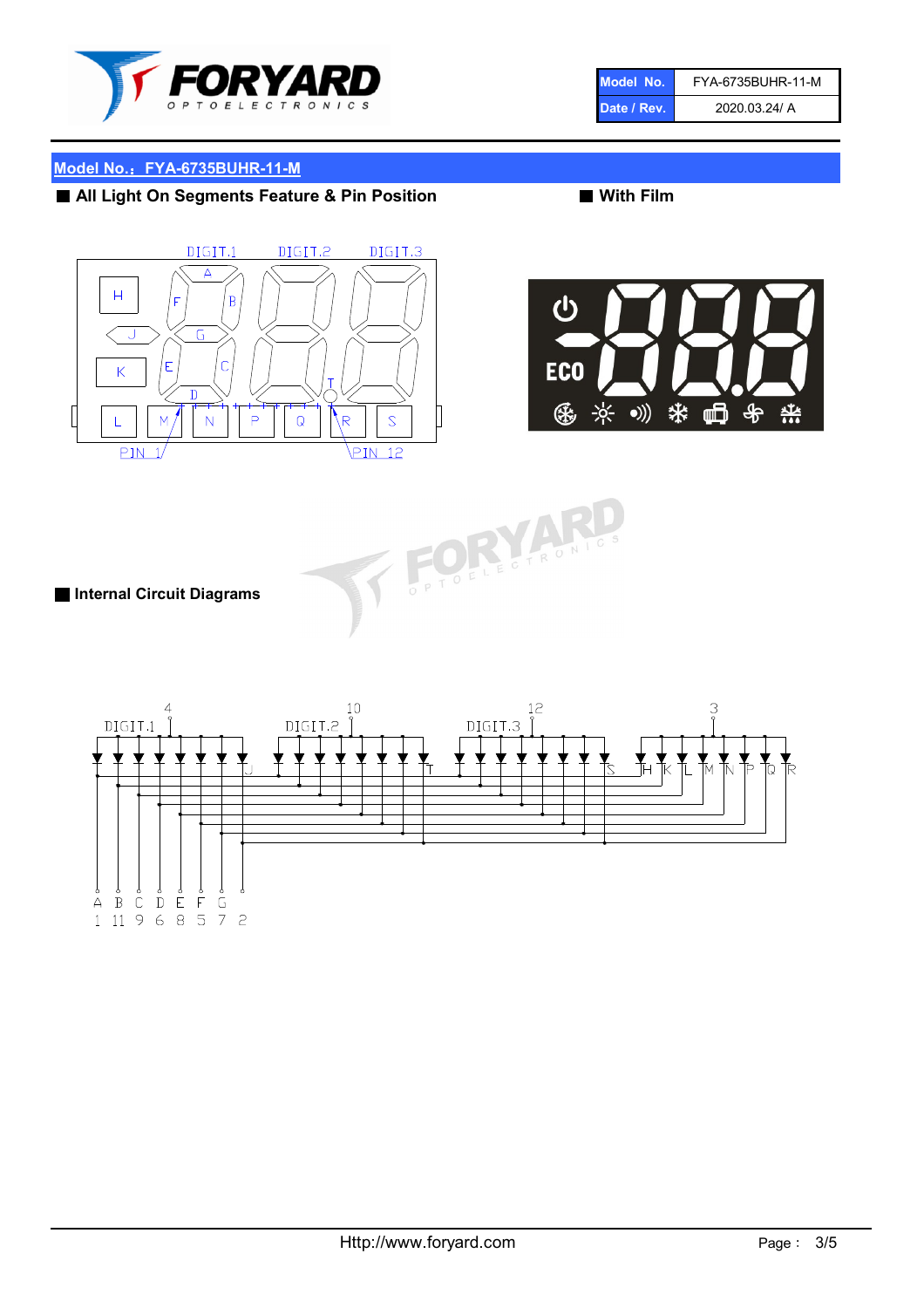

| Model No.   | FYA-6735BUHR-11-M |
|-------------|-------------------|
| Date / Rev. | 2020.03.24/ A     |

| Model No.: FYA-6735BUHR-11-M |               |                       |              |            |                    |  |
|------------------------------|---------------|-----------------------|--------------|------------|--------------------|--|
| Absolute maximum ratings     |               |                       |              |            | $(Ta=25^{\circ}C)$ |  |
| <b>Parameter</b>             |               | <b>Test Condition</b> | <b>Value</b> |            |                    |  |
|                              | <b>Symbol</b> |                       | <b>Min</b>   | <b>Max</b> | <b>Unit</b>        |  |
| <b>Reverse Voltage</b>       | VR.           | $IR = 30$             | 5            |            |                    |  |
| <b>Forward Current</b>       | IF            |                       |              | 30         | mA                 |  |
| Power Dissipation            | Pd            |                       |              | 100        | mW                 |  |
| <b>Pulse Current</b>         | Ipeak         | Duty=0.1mS,1KHz       |              | 150        | mA                 |  |
| <b>Operating Temperature</b> | Topr          |                       | -40          | $+85$      | °C                 |  |
| Storage Temperature          | Tstr          |                       | -40          | +85        | °C                 |  |

## ■ Electrical-Optical Characteristics

| <b>Emitting Color</b>                                      |                  | Color Code & Chip Characteristics: (Test Condition: IF=10mA) | <b>Peak Wave</b>            | <b>Spectral</b><br><b>Line</b><br>halfwidth | Forward Voltage(VF) Unit:V |            | <b>Luminous</b>         |
|------------------------------------------------------------|------------------|--------------------------------------------------------------|-----------------------------|---------------------------------------------|----------------------------|------------|-------------------------|
|                                                            |                  | <b>Dice Material</b>                                         | Length( $\lambda_{\rm p}$ ) |                                             | <b>Typ</b>                 | <b>Max</b> | Intensity<br>$($ lv $)$ |
| <b>Standard brightness</b>                                 |                  |                                                              |                             |                                             |                            |            |                         |
|                                                            | UHR Ultra Hi Red | <b>AlGainP</b>                                               | 640nm                       | 20 <sub>nm</sub>                            | 2.00                       | 2.50       | $18 - 36$               |
| Segment-to-Segment Luminous Intensity ratio(Iv-M)<br>1.5:1 |                  |                                                              |                             |                                             |                            |            |                         |

Note:

1.Luminous Intensity is based on the Foryard standards.

2.Pay attention about static for InGaN